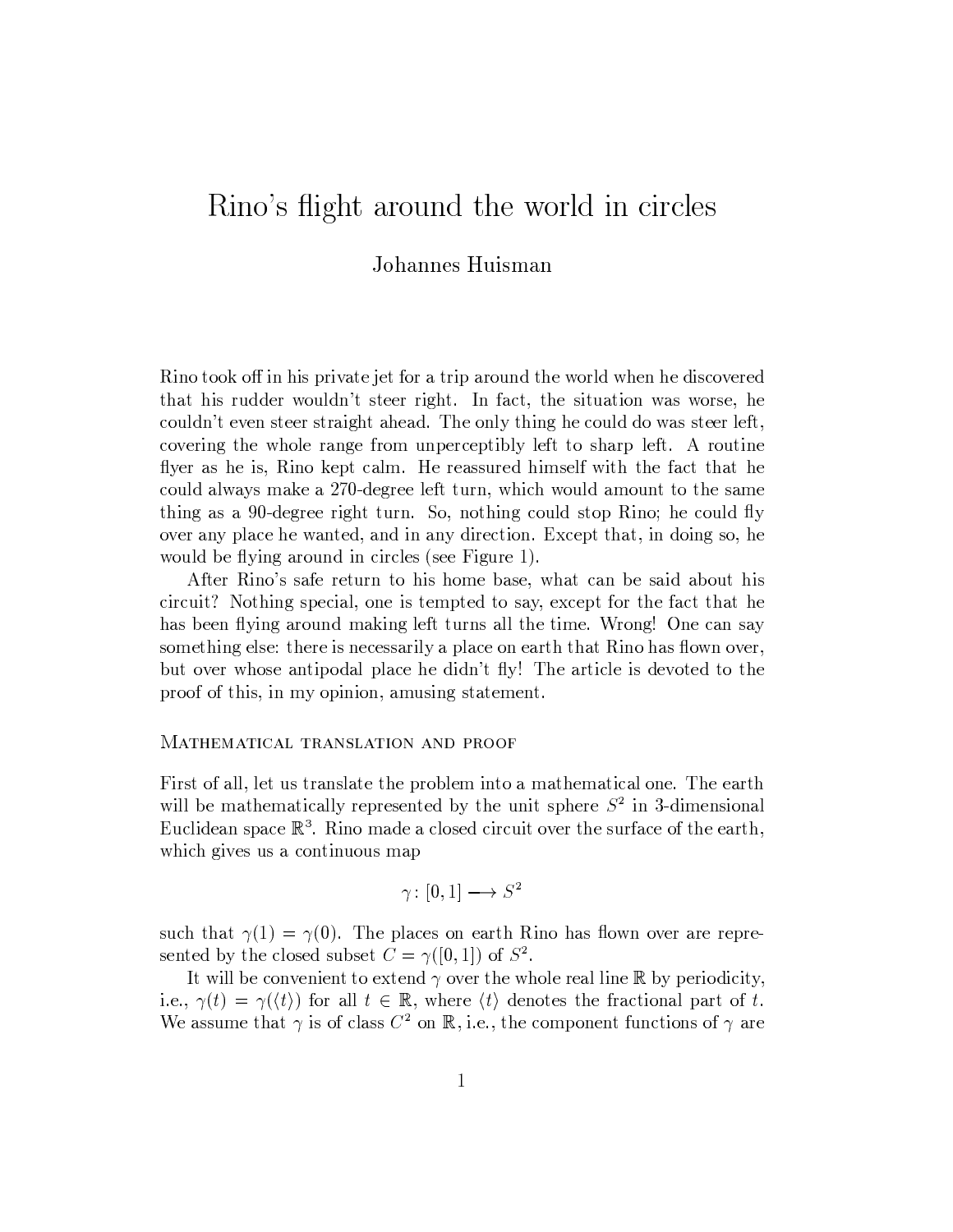

Figure 1: The circuit  $C$  of places on earth Rino has flown over. The dot on the circuit is Rino's home base.

twice continuously differentiable on R. In particular, we assume that Rino returned home in the same direction from which he departed. Since a flying airplane has a strictly positive velocity, we may assume that the velocity vector  $\gamma'(t)$  is nonzero for all  $t \in \mathbb{R}$ . We assume, moreover, that C has only transverse self-intersections, i.e., we assume that  $\gamma'(s)$  and  $\gamma'(t)$  are linearly independent if  $\gamma(s) = \gamma(t)$  for some  $s, t \in \mathbb{R}$  such that  $\langle s \rangle \neq \langle t \rangle$ . The fact that Rino could only steer left is expressed by the formula

$$
\det(\gamma'(t), \gamma''(t), \gamma(t)) > 0
$$

for all  $t \in \mathbb{R}$  (see Figure 2).

Now, the claim that there is a place on earth over which Rino flew, but over whose antipodal place he didn't fly, finds its mathematical formulation in the following statement.

**Theorem 1.** There is a point  $q \in C$  such that  $-q \notin C$ .

Before attacking its proof, we need some preparation. The following statement roughly says that  $C$  has only finitely many self-intersections.

**Lemma 2.** There is a finite subset  $\Sigma \subseteq S^2$  such that  $C \setminus \Sigma$  is a closed  $C^2$ submanifold of  $S^2 \setminus \Sigma$ .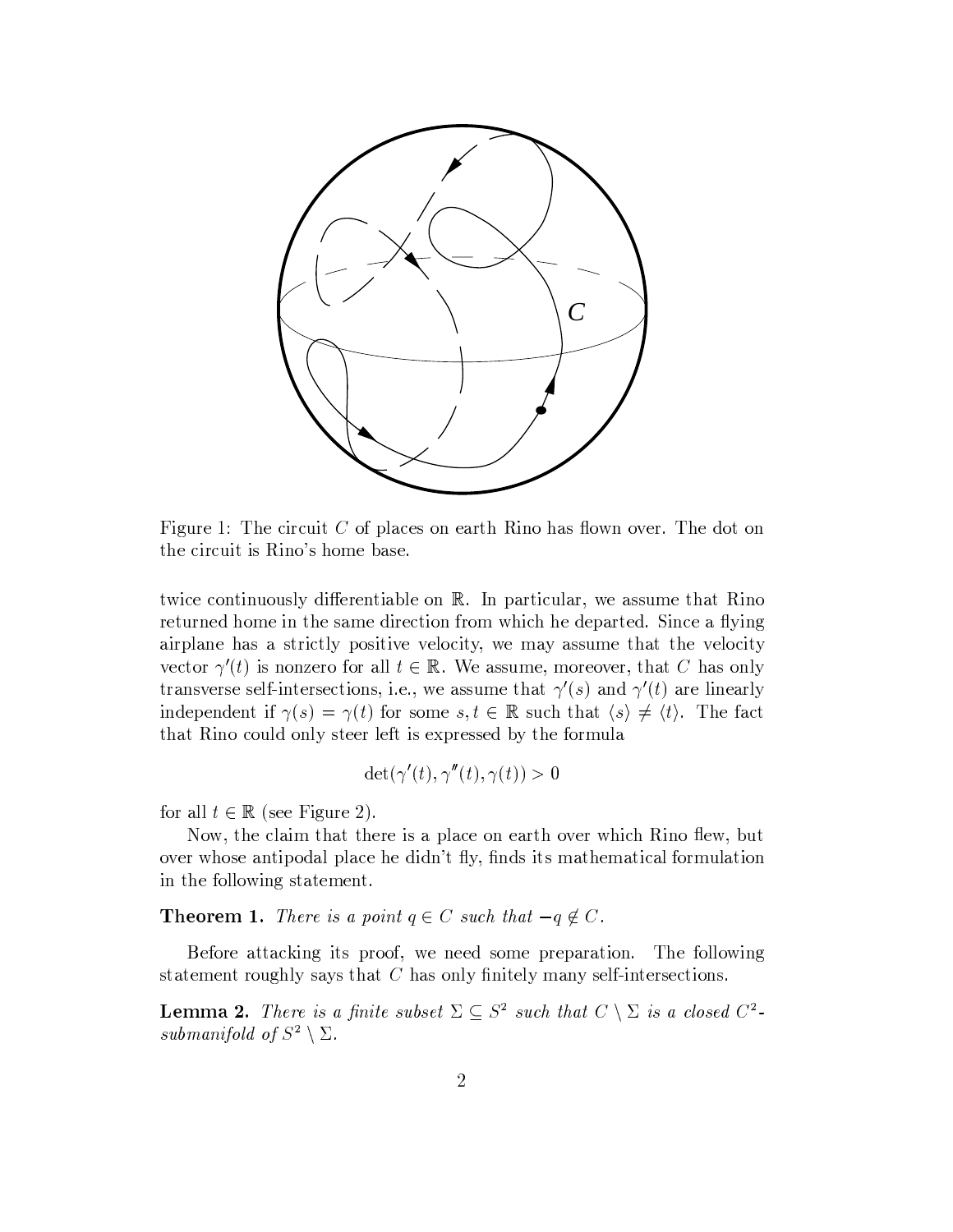

Figure 2: The path  $\gamma$  on  $S^2$  with depicted the three vectors  $\gamma(t)$ ,  $\gamma'(t)$ , and  $\gamma''(t)$  for some  $t \in \mathbb{R}$ .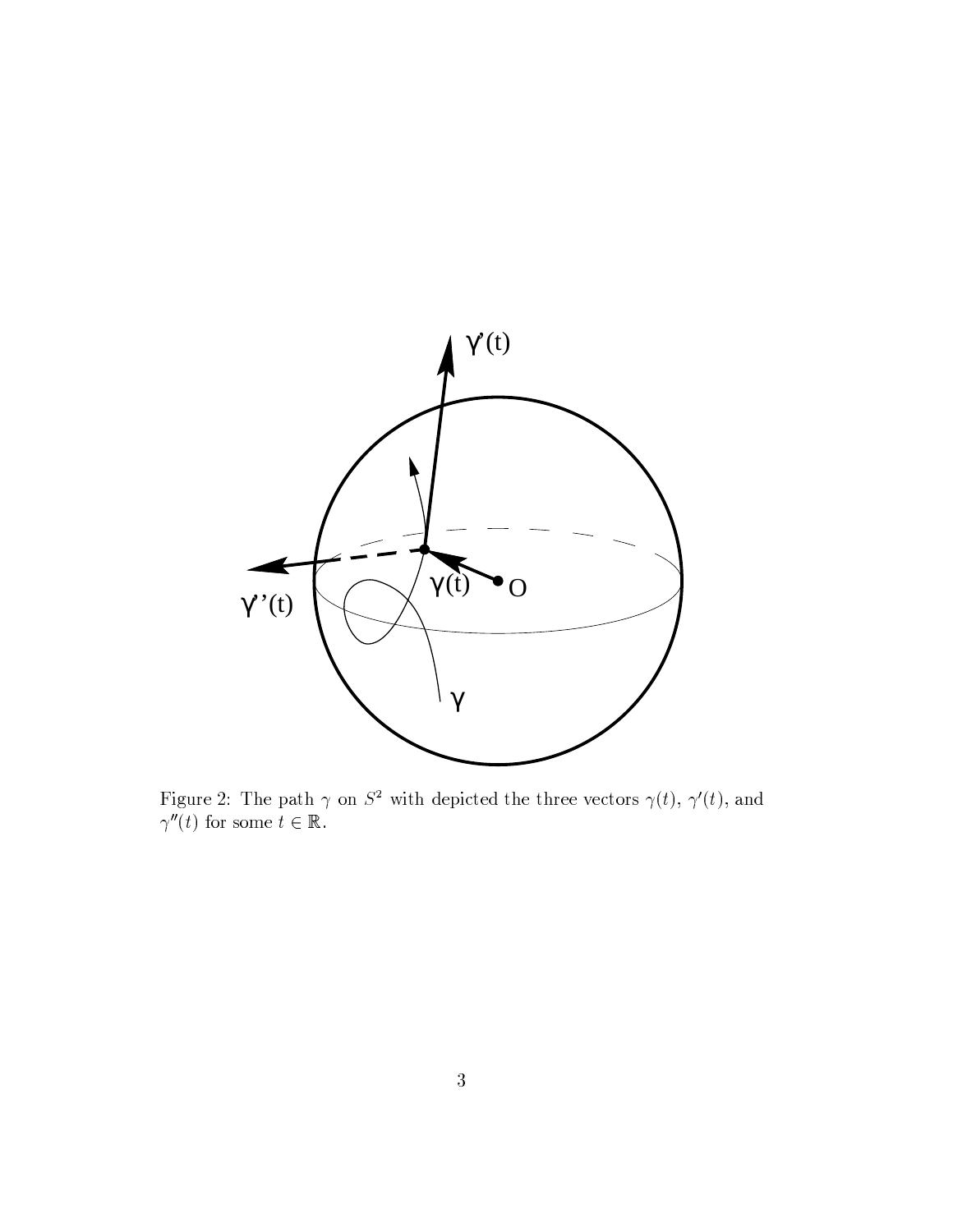*Proof.* Denote by  $S^1$  the quotient manifold  $\mathbb{R}/\mathbb{Z}$ . The  $C^2$ -map  $\gamma$  induces a  $C^2$ map  $\overline{\gamma}$  from  $S^1$  into  $S^2$ . Let R be the equivalence relation on  $S^1$  determined by  $\overline{\gamma}$ , i.e.,  $(p,q) \in R$  if and only if  $\overline{\gamma}(p) = \overline{\gamma}(q)$  for  $p,q \in S^1$ . Denote by  $\Delta$ the diagonal of  $S^1 \times S^1$ . Let  $\Sigma' \subseteq S^1$  be the projection on the first factor of the subset  $R \setminus \Delta$  of  $S^1 \times S^1$ . We show that  $\Sigma'$  is finite.

It follows from its definition that R is closed in  $S^1 \times S^1$ . Since  $\overline{\gamma}$  is locally an embedding,  $\Delta$  is open in R. Hence,  $R \setminus \Delta$  is closed in  $S^1 \times S^1$  as well. Since C has only transverse self-intersections, every element of  $R \setminus \Delta$  is an isolated point [2, p. 38] of  $R \setminus \Delta$ . It follows that  $R \setminus \Delta$  is a discrete subset of  $S^1 \times S^1$ . Since  $S^1 \times S^1$  is compact,  $R \setminus \Delta$  is finite. Therefore,  $\Sigma'$  is finite. Let  $\Sigma = \overline{\gamma}(\Sigma')$ . Then  $\overline{\gamma}^{-1}(\Sigma) = \Sigma'$ , and the restriction of  $\overline{\gamma}$  to  $S^1 \setminus \Sigma'$  is

a closed, injective  $C^2$ -immersion into  $S^2 \setminus \Sigma$ . Therefore, its image  $C \setminus \Sigma$  is a closed  $C^2$ -submanifold of  $S^2 \setminus \Sigma$  [4, Exercise 1.3.1]. □

The next statement states that any other parametrization of  $C$  is equivalent to  $\gamma$ .

**Lemma 3.** Suppose  $\delta: \mathbb{R} \to S^2$  is another  $C^2$ -map such that

- 1.  $\delta(\mathbb{R}) = C$ ,
- 2.  $\delta'(t) \neq 0$  for all  $t \in \mathbb{R}$ , and
- $3. \delta$  is periodic.

Then there is a  $C^2$ -diffeomorphism  $\tau$  of  $\mathbb R$  such that  $\delta = \gamma \circ \tau$ .

*Proof.* By Lemma 2, there is a finite subset  $\Sigma$  of  $S^2$  such that  $C \setminus \Sigma$  is a closed  $C^2$ -submanifold of  $S^2 \setminus \Sigma$ . Let T be the manifold obtained by blowing up  $S^2$  at the points of  $\Sigma$  [1, p. 70]. Let  $\pi: T \to S^2$  be the natural map. The strict transform  $\tilde{C}$  of C is the closure in T of the subset  $\pi^{-1}(C \setminus \Sigma)$ . Since C has only transverse self intersections,  $\tilde{C}$  is a connected closed  $C^1$ submanifold of T. In particular,  $\tilde{C}$  is  $C^1$ -diffeomorphic to  $S^1$ . Moreover, the maps  $\gamma$  and  $\delta$  lift uniquely to  $C^1$ -maps  $\widetilde{\gamma}$  and  $\widetilde{\delta}$  from  $\mathbb R$  into T. Then,  $\widetilde{\gamma}$ and  $\delta$  are both universal C<sup>1</sup>-covering maps of C [3, p. 23]. Hence, there is a C<sup>1</sup>-diffeomorphism  $\tau$  of R such that  $\widetilde{\delta} = \widetilde{\gamma} \circ \tau$ . It follows that  $\delta = \gamma \circ \tau$ . Since  $\gamma$  and  $\delta$  are, locally,  $C^2$ -embeddings of R into  $S^2$ , the diffeomorphism  $\tau$ is  $C^2$  as well.  $\Box$ 

*Proof of Theorem 1.* Suppose that  $-q \in C$  for all  $q \in C$ . Let  $\delta: \mathbb{R} \to S^2$  be defined by  $\delta(t) = -\gamma(t)$ . Then,  $\delta$  satisfies the conditions of Lemma 3. Hence, there is a  $C^2$ -diffeomorphism  $\tau$  of  $\mathbb R$  such that  $\delta = \gamma \circ \tau$ . For  $t \in \mathbb R$ , one has

$$
-\gamma'(t) = \delta'(t) = \gamma'(\tau(t)) \cdot \tau'(t),
$$